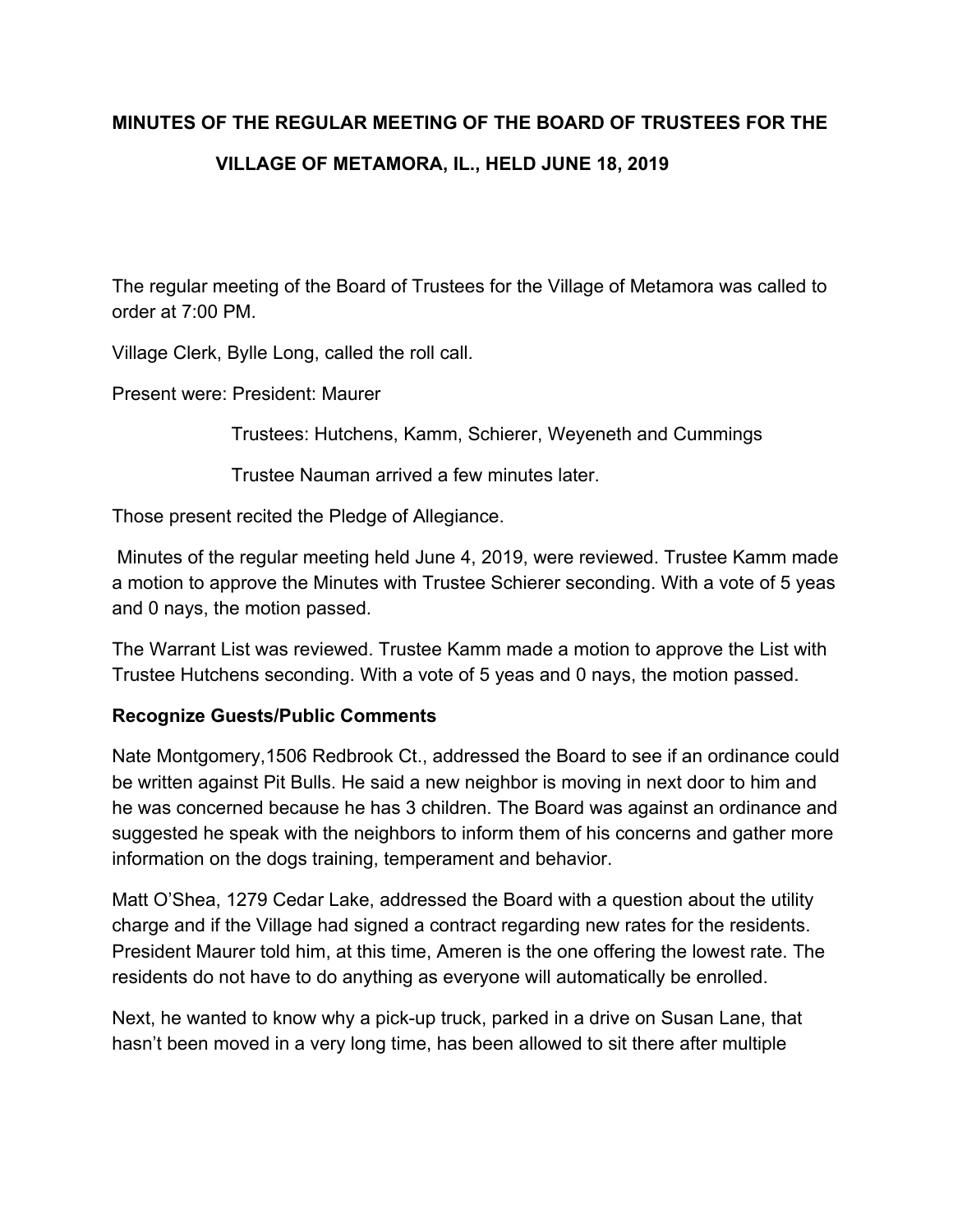complaints. The Board said it had been served with a violation notice but would definitely follow-up on the situation.

He then inquired as to the news report that a hotel built may be built on property owned by the The Fields. He said he has several concerns and wanted to know if the Planning-Zoning Committee had met to discuss the issue. The Board said there had been no notification to the Village as of yet, and the only information they had was what was reported on the news.

# **Mayor's Report**

Mayor Maurer had nothing to report.

# **Attorney's Report**

Attorney Brunton presented the ordinance for placement of stop signs at White Horse Trail and 1500N, creating a 3-way stop at this T- intersection.

Trustee Schierer made a motion to approve the ordinance for placement of the stop signs and Trustee Nauman seconded. With a vote of 6 yeas and 0 nays, the motion passed.

He then presented the ordinance for amending the small cell wireless facilities code.

Trustee Nauman made a motion to approve the ordinance with Trustee Schierer seconding. With a vote of 6 yeas and 0 nays, the motion passed.

Attorney Brunton gave short updates on the following:

- 1. Annexation of property owned by Jake and Lacy Wall.
- 2. Mt Vernon Commercial Strip Mall regarding building code issues.
- 3. Review of property tax bills for 2018 and filing of exempt applications for 5 properties.
- 4. Appropriation Ordinance and public hearing notice for review and approval at July 2<sup>nd</sup> Village Board meeting. Notice of hearing published on June 6<sup>th</sup>.

# **Engineer's Report**

Bob Kolhaus reported on the following:

- 1. RLF Funding Program and Watermain Project
- 2. County DCEO RLF Program. ADA Projects.
- 3. MFT and Non MFT General Fund Street Maintenance. Presented contracts for signatures from Mayor and Village Clerk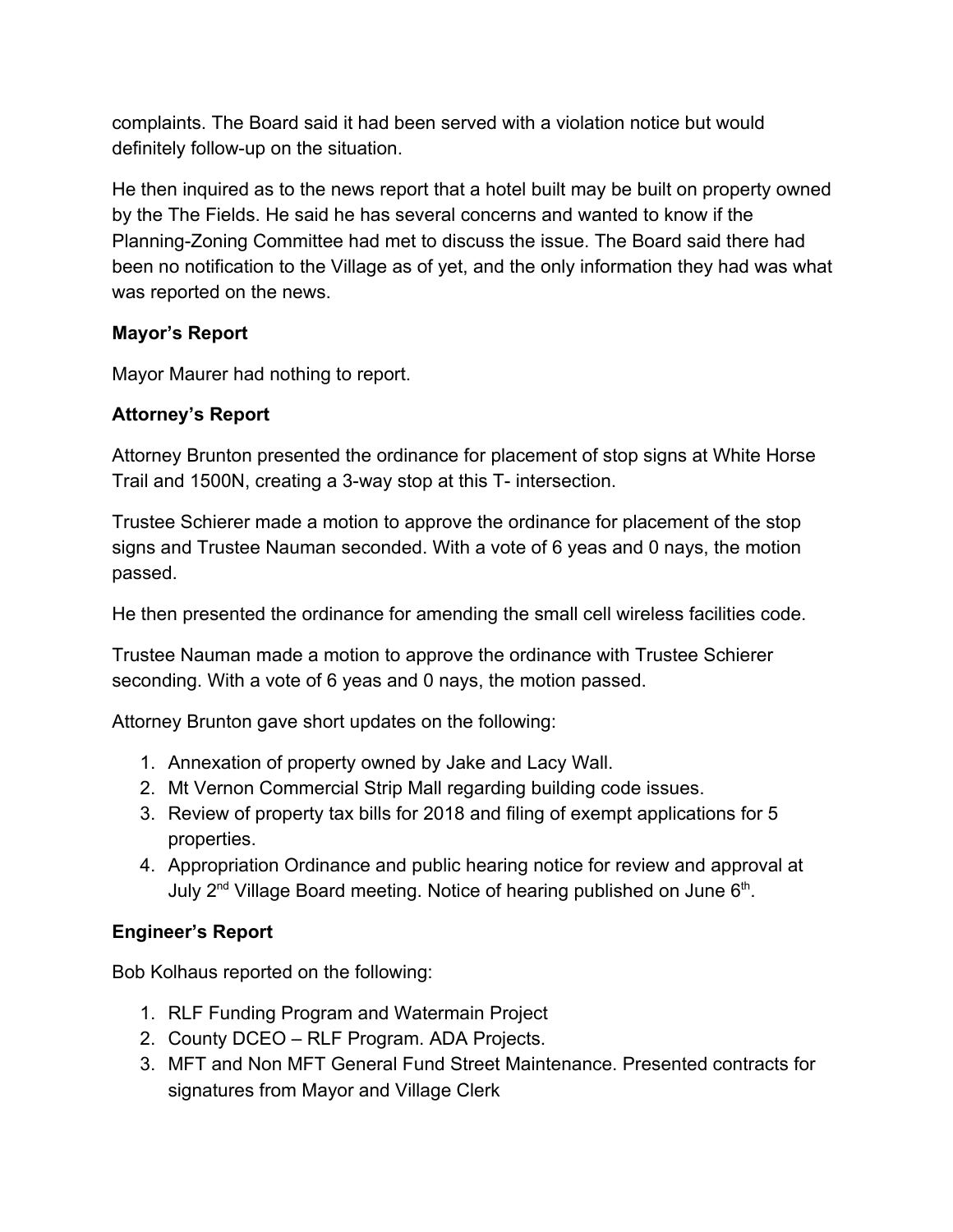- 4. High School Improvements related to storm, water and sewer. Project currently in bidding phase.
- 5. 1500N Ditch Bottom Improvement

## **Treasurer's Report**

## CASH BALANCES

Cash balances as of May 31, 2019 decreased \$52,136 or about 1.15% from April 30, 2019

#### MAJOR RECEIPTS

| State of Illinois - Total Taxes<br><b>MAJOR DISBURSEMENTS</b> | \$119,837 |
|---------------------------------------------------------------|-----------|
|                                                               |           |
| <b>Hoerr Construction</b>                                     | 22,450    |
| <b>IEPA</b>                                                   | 28,171    |
| <b>Kirby Risk Corporation</b>                                 | 11,594    |
| Metamora Fire Dept.                                           | 17,483    |
| <b>Woodford County Communications</b>                         | 33,592    |

## INVESTMENTS

Invested during the month of May in the Money Market at Commerce Bank earning interest at .85%. Invested during the month of May in the Goodfield State Bank Money Market earning interest at .25%. The Goodfield State Bank Insured Cash Sweep Account earned 1% on the balance at May 31, 2019. The Goodfield State Bank 36-month CD matured earning interest at 1.54%. The Goodfield State Bank 36-month CD interest was reinvested for the quarter at 1.49%. The interest for the quarter was reinvested in the CDARS 24-month CD through Goodfield State Bank earning a rate of 2.35%.

#### **Public Works Department**

Trustee Nauman set committee meetings for Tuesday, June 25<sup>th</sup> starting at 5PM.

## **Police/Fire/ESD**